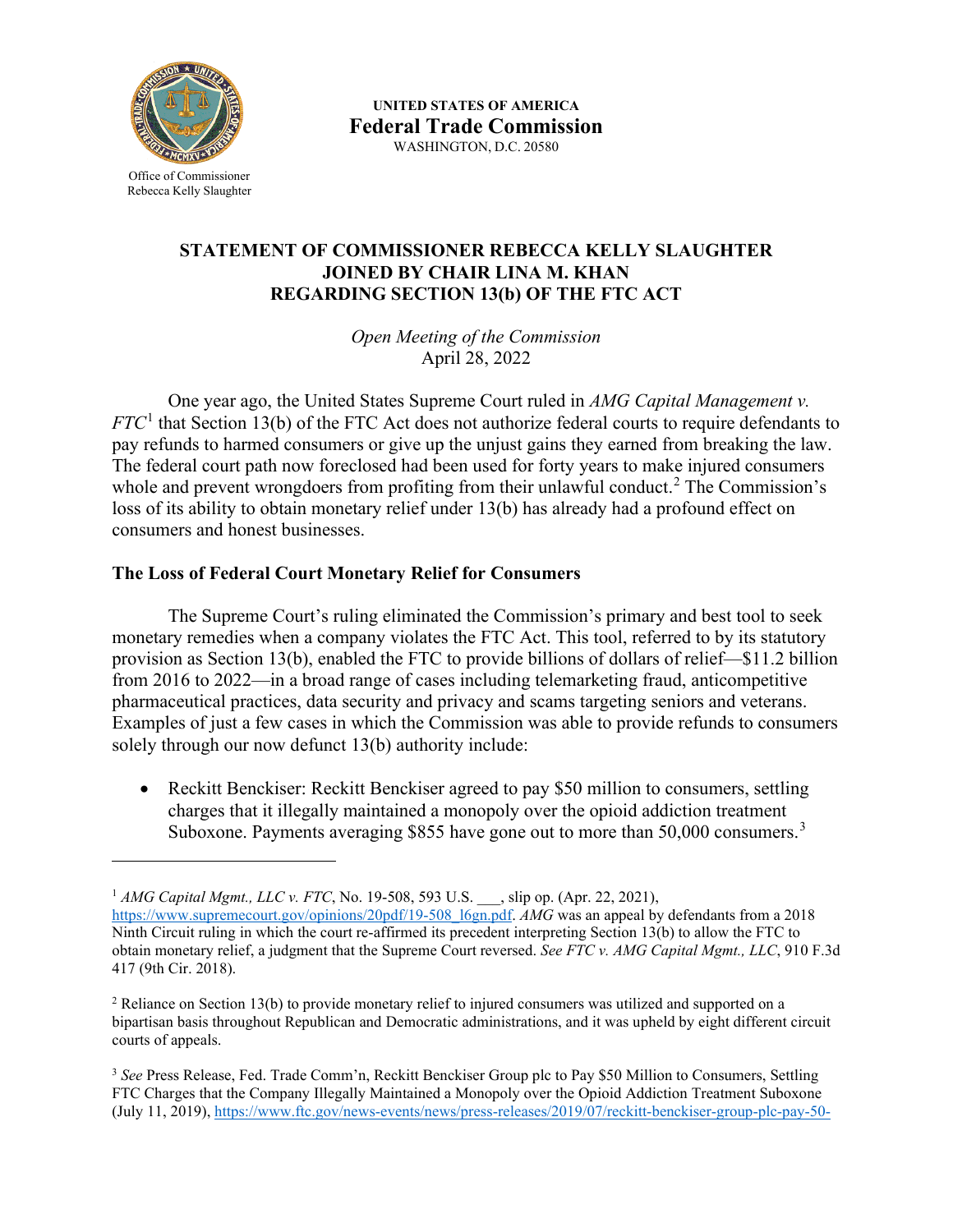- to resolve allegations of deceptive claims regarding job placement.<sup>[4](#page-1-0)</sup> • University of Phoenix: We returned \$49 million to over 146,000 consumers nationwide
- compensation was illegally withheld.<sup>[5](#page-1-1)</sup> • Amazon Flex: Amazon agreed to return \$61.7 million in tips to flex drivers from whom
- Herbalife: We returned \$198 million to over 260,000 consumers nationwide to resolve allegations that the scheme engaged in unfair compensation practices.<sup>[6](#page-1-2)</sup>
- • Volkswagen: \$9.5 billion returned to consumers nationwide to resolve the company's deceptive marketing of 550,000 "Clean Diesel" VWs and Audis.<sup>[7](#page-1-3)</sup>

In the year since the Court ruled that we lack the ability to obtain monetary relief under Section 13(b), the FTC has confronted two predictable outcomes: consumers who were wronged are not getting money back and corporate wrong-doers are emboldened. There are a number of examples over this past year in which consumers received far less money back—and in some instances, lost all monetary relief, because of the loss of our 13(b) authority. We want to highlight just a few examples demonstrating what this means for consumers.

 The loss of our 13(b) authority has hindered our ability to protect every group of complaint alleged that the defendants fraudulently marketed investment-related services that they consumers from scams, including seniors. In late 2020, the Commission voted unanimously to file a federal court complaint against [RagingBull.com](https://RagingBull.com), LLC and its co-defendants. The FTC's

<span id="page-1-1"></span> <sup>5</sup>*See* Press Release, Fed. Trade Comm'n, *Amazon To Pay \$61.7 Million to Settle FTC Charges It Withheld Some*  [releases/2021/02/amazon-pay-617-million-settle-ftc-charges-it-withheld-some.](https://www.ftc.gov/news-events/press-releases/2021/02/amazon-pay-617-million-settle-ftc-charges-it-withheld-some) This matter was filed *Customer Tips from Amazon Flex Drivers* (Feb. 2, 2021), [https://www.ftc.gov/news-events/press](https://www.ftc.gov/news-events/press-releases/2021/02/amazon-pay-617-million-settle-ftc-charges-it-withheld-some)administratively, but the parties reached this resolution while the FTC still had its 13(b) authority and the ability to seek monetary relief under 13(b) in federal court.

[million-consumers-settling-ftc-charges-company-illegally;](https://www.ftc.gov/news-events/news/press-releases/2019/07/reckitt-benckiser-group-plc-pay-50-million-consumers-settling-ftc-charges-company-illegally) *see also* Tableau Public, Fed. Trade Comm'n, *FTC Refunds to Consumers* (last updated Apr. 25, 2022)

[https://public.tableau.com/app/profile/federal.trade.commission/viz/Refunds\\_15797958402020/RefundsbyCase.](https://public.tableau.com/app/profile/federal.trade.commission/viz/Refunds_15797958402020/RefundsbyCase)

<span id="page-1-0"></span> <sup>4</sup>*See* Fed. Trade Comm'n, *University of Phoenix Settlement Payments* (Mar. 2021), [https://www.ftc.gov/enforcement/cases-proceedings/refunds/university-phoenix-settlement-payments;](https://www.ftc.gov/enforcement/cases-proceedings/refunds/university-phoenix-settlement-payments) *see also*  Tableau Public, Fed. Trade Comm'n, *FTC Refunds to Consumers* (last updated Apr. 25, 2022) [https://public.tableau.com/profile/federal.trade.commission#!/vizhome/Refunds\\_15797958402020/RefundsbyCase.](https://public.tableau.com/profile/federal.trade.commission#!/vizhome/Refunds_15797958402020/RefundsbyCase) 

<span id="page-1-2"></span><sup>6</sup> *See* Fed. Trade Comm'n, *Herbalife Refunds* (May 2019)[, h](https://www.ftc.gov/enforcement/cases-proceedings/refunds/herbalife-refunds)[ttps://www.ftc.gov/enforcement/case](https://www.ftc.gov/enforcement/cases)[s](https://www.ftc.gov/enforcement/cases-proceedings/refunds/herbalife-refunds)[proceedings/refunds/herbalife-refunds;](https://www.ftc.gov/enforcement/cases-proceedings/refunds/herbalife-refunds) *see also* Tableau Public, Fed. Trade Comm'n, *FTC Refunds to Consumers*  (last updated Apr. 25, 2022),

[https://public.tableau.com/profile/federal.trade.commission#!/vizhome/Refunds\\_15797958402020/RefundsbyCase.](https://public.tableau.com/profile/federal.trade.commission#!/vizhome/Refunds_15797958402020/RefundsbyCase) 

<span id="page-1-3"></span> *\$9.5 Billion To Car Buyers Who Were Deceived by "Clean Diesel" Ad Campaign* (Jul. 27, 2020), <sup>7</sup>*See* Press Release, Fed. Trade Comm'n, *In Final Court Summary, FTC Reports Volkswagen Repaid More Than*  [https://www.ftc.gov/news-events/press-releases/2020/07/final-court-summary-ftc-reports-volkswagen-repaid-more](https://www.ftc.gov/news-events/press-releases/2020/07/final-court-summary-ftc-reports-volkswagen-repaid-more-than-9-billion)[than-9-billion.](https://www.ftc.gov/news-events/press-releases/2020/07/final-court-summary-ftc-reports-volkswagen-repaid-more-than-9-billion)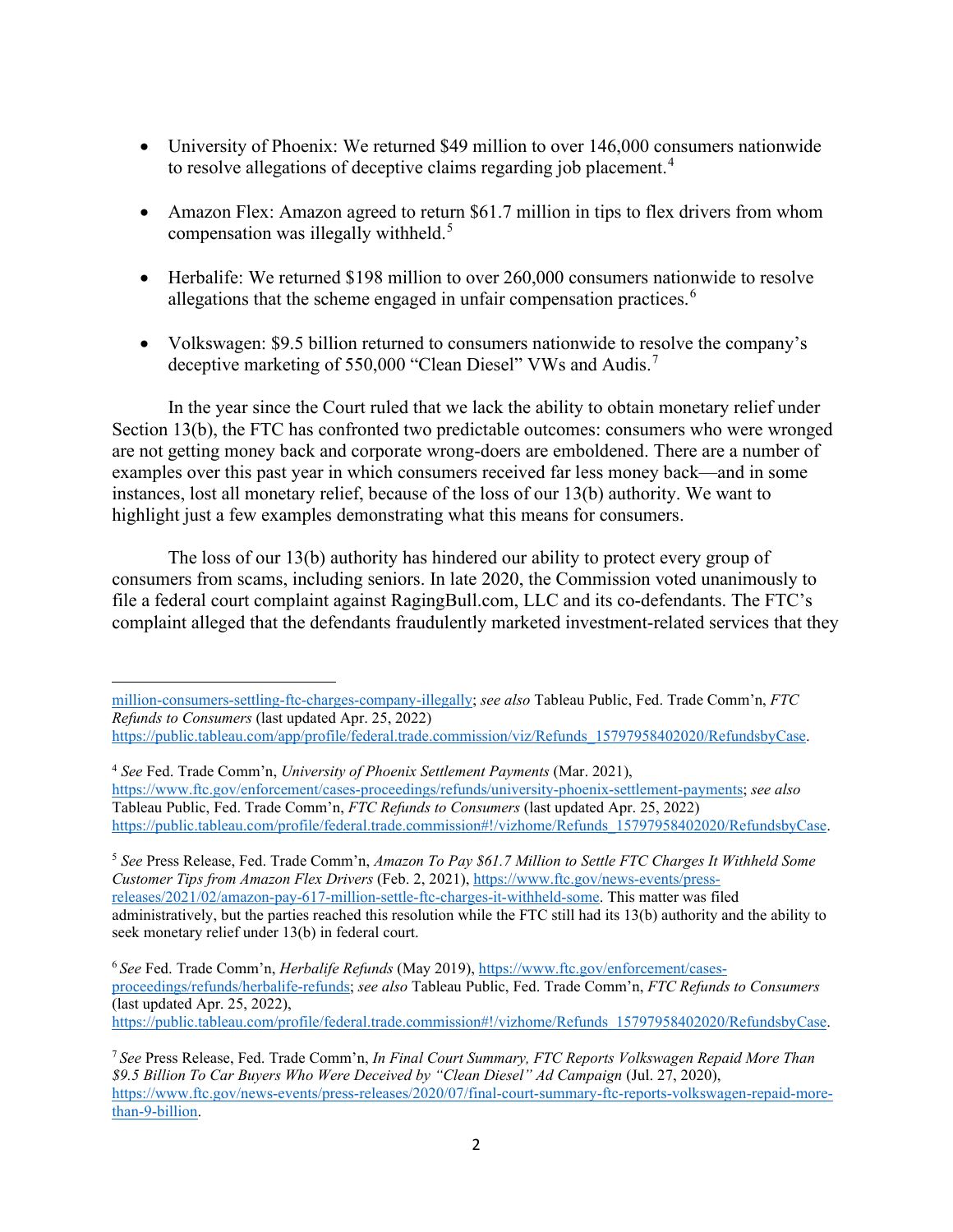help. claimed would enable consumers to make consistent profits.<sup>8</sup> The FTC alleged that, instead, consumers—many of them retirees, older adults, and immigrants—lost at least **\$137 million** to the scam in just the last three years. Following the loss of 13(b), the FTC ultimately resolved this matter with the company for about **\$2.4 million**—a fraction of the harm—leaving injured consumers, some retirees with tens of thousands of dollars in losses, with very little tangible

gets to keep them. Cutting off our 13(b) authority has also hamstrung our ability to protect consumers trying to access credit and manage their loans. The FTC sued LendingClub in April 2018, charging that the company falsely promised loan applicants that they would receive a specific loan amount with "no hidden fees," when in reality the company deducted hundreds or even thousands of dollars in hidden up-front fees from the loans.<sup>[9](#page-2-1)</sup> LendingClub charged consumers over \$1.5 **billion** in these hidden origination fees. Following the loss of our 13(b) authority, the FTC resolved its charges against LendingClub in a settlement for **\$18 million**, meaning consumers are unlikely to get back the vast majority of the fees they were unwittingly charged—LendingClub

Loss of our  $13(b)$  authority has also taken a heavy toll on our ability to provide redress to consumers suffering from illegal conduct in the pharmaceutical industry. In the sham patent litigation case *AbbVie*, the district court awarded **\$493 million** in monetary relief to consumers harmed by inflated drug [prices.](https://prices.10)<sup>[10](#page-2-2)</sup> Previewing what the Supreme Court would ultimately make final in *AMG*, the Third Circuit held that the district court lacked authority under Section 13(b) to grant monetary relief to consumers. Defendants were able to keep their nearly \$500 million in illegal proceeds, and consumers received not one dollar back.

By conservative estimates, *AMG* has caused consumers to already lose out on more than \$1.5 billion of relief that the agency previously could have obtained under Section 13(b), and the losses increase with each passing day. Another \$1 billion in relief stands to disappear from consumers in cases still in active litigation—*relief that could be preserved if action were taken now to restore 13(b) to all current and future cases.* 

## **Efforts to Use Other Tools to Protect Consumers—And Their Limitations**

available tool for obtaining monetary relief, including: available tool for obtaining monetary relief, including:<br> **8 Am.** Compl,. *FTC v. [RagingBull.com,](https://RagingBull.com) LLC et al.*, No. 1:20-cv-3538 (Feb. 4, 2021), Staff throughout the FTC has done an incredible job of pivoting in terms of tools and tactics to blunt the effects on consumers. In the past year, staff has deployed every other

<span id="page-2-0"></span>[https://www.ftc.gov/system/files/documents/cases/ragingbull.co](https://www.ftc.gov/system/files/documents/cases/ragingbull.com)[m\\_](https://www.ftc.gov/system/files/documents/cases/ragingbull.com_-_amended_complaint_for_permanent_injunction_and_other_equitable_relief.pdf) amended complaint for permanent injunction and other equitable relief.pdf.

<span id="page-2-1"></span> <sup>9</sup>*See* Press Release, Fed. Trade Comm'n, *FTC Charges Lending Club with Deceiving Consumers* (Apr. 25, 2018), [https://www.ftc.gov/news-events/news/press-releases/2018/04/ftc-charges-lending-club-deceiving-consumers;](https://www.ftc.gov/news-events/news/press-releases/2018/04/ftc-charges-lending-club-deceiving-consumers) *LendingClub Agrees to Pay \$18 Million to Settle FTC Charges* (July 14, 2021), [https://www.ftc.gov/news](https://www.ftc.gov/news-events/news/press-releases/2021/07/lendingclub-agrees-pay-18-million-settle-ftc-charges)[events/news/press-releases/2021/07/lendingclub-agrees-pay-18-million-settle-ftc-charges.](https://www.ftc.gov/news-events/news/press-releases/2021/07/lendingclub-agrees-pay-18-million-settle-ftc-charges)

<span id="page-2-2"></span><sup>10</sup>*FTC v. AbbVie Inc.*, 329 F. Supp. 3d 98 (E.D. Pa. 2018); *FTC v. AbbVie Inc.*, 976 F.3d 327 (3d Cir. 2020).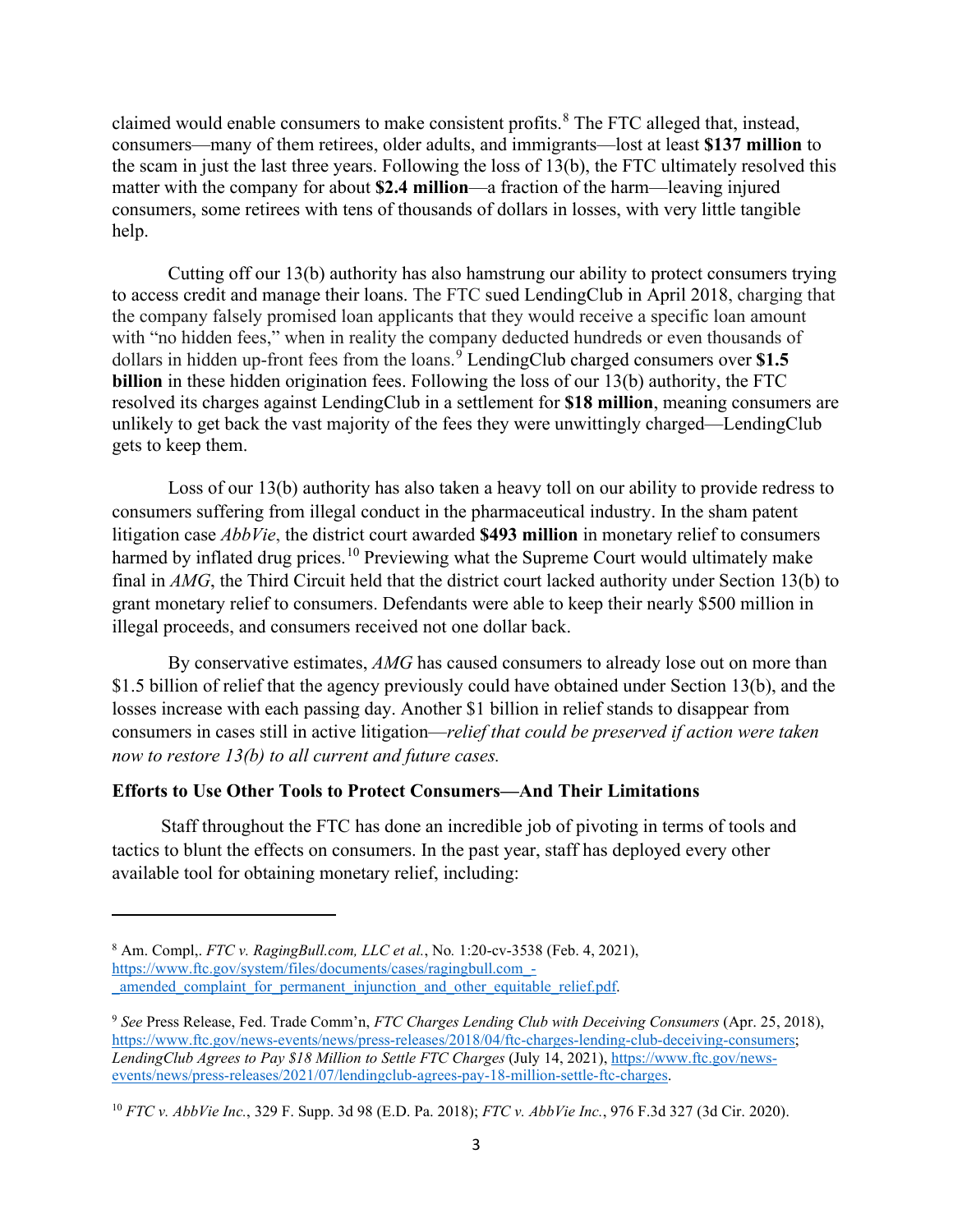- rule violations; $^{11}$  $^{11}$  $^{11}$ • utilizing Section 19 to obtain monetary relief in consumer protection cases that involve
- initiating new rulemakings to codify conduct that courts had already determined was unfair or deceptive, so that the agency can obtain refunds for harmed consumers under Section  $19$ ;<sup>[12](#page-3-1)</sup>
- cases that do not involve rule violations; $^{13}$ • bringing more administrative proceedings to preserve a pathway to monetary relief in
- • partnering with state attorneys general to utilize their ability to obtain monetary relief for some consumers; and <sup>14</sup>

<span id="page-3-1"></span><sup>12</sup>*See, e.g.*, [Trade Regulation Rule on the Use of Earnings Claims,](https://www.ftc.gov/news-events/news/press-releases/2022/02/ftc-takes-action-combat-bogus-money-making-claims-used-lure-people-dead-end-debt-traps) 87 Fed. Reg. 13,951, 13,958 (Mar. 11, 2022) (to be codified at 16 C.F.R. pt. 462)[; Trade Regulation Rule on Impersonation of Government and Businesses,](https://www.ftc.gov/news-events/news/press-releases/2021/12/ftc-launches-rulemaking-combat-sharp-spike-impersonation-fraud) 86 Fed. Reg. 72,901, 72,905 (Dec. 23, 2021) (to be codified at 16 C.F.R. pt. 461); [Made in USA Labeling Rule,](https://www.ftc.gov/news-events/news/press-releases/2021/07/ftc-issues-rule-deter-rampant-made-usa-fraud) 16 C.F.R. pt. 323 (July 14, 2021).

<span id="page-3-0"></span> <sup>11</sup>*See, e.g.,* Press Release, Fed. Trade Comm'n, *Federal Trade Commission Cracks Down on Warrior Trading For Misleading Consumers With False Investment Promises* (Apr. 19, 2022), [https://www.ftc.gov/news](https://www.ftc.gov/news-events/news/press-releases/2022/04/federal-trade-commission-cracks-down-warrior-trading-misleading-consumers-false-investment-promises)[events/news/press-releases/2022/04/federal-trade-commission-cracks-down-warrior-trading-misleading-consumers](https://www.ftc.gov/news-events/news/press-releases/2022/04/federal-trade-commission-cracks-down-warrior-trading-misleading-consumers-false-investment-promises)[false-investment-promises \(](https://www.ftc.gov/news-events/news/press-releases/2022/04/federal-trade-commission-cracks-down-warrior-trading-misleading-consumers-false-investment-promises)pleading violations of the FTC Act and Telemarketing Sales Rule); *Federal Trade Commission Takes Action Against For-Profit Medical School for Using Deceptive Marketing to Lure Students* (Apr. 15, 2022), [https://www.ftc.gov/news-events/news/press-releases/2022/04/federal-trade-commission-takes-action](https://www.ftc.gov/news-events/news/press-releases/2022/04/federal-trade-commission-takes-action-against-profit-medical-school-using-deceptive-marketing-lure)[against-profit-medical-school-using-deceptive-marketing-lure](https://www.ftc.gov/news-events/news/press-releases/2022/04/federal-trade-commission-takes-action-against-profit-medical-school-using-deceptive-marketing-lure) (pleading violations of the FTC Act, Telemarketing Sales Rule, Holder Rule and Credit Practices Rule); *Operators of Credit Card Interest Rate Reduction Scam Permanently Banned from Debt Relief Business Under Settlement with the FTC and Florida Attorney General* (Feb. 28, 2022),<https://www.ftc.gov/news-events/news/press-releases/2022/02/operators-credit-card-interest-rate>[reduction-scam-permanently-banned-debt-relief-business-under](https://www.ftc.gov/news-events/news/press-releases/2022/02/operators-credit-card-interest-rate-reduction-scam-permanently-banned-debt-relief-business-under) (pleading violations of the FTC Act and Telemarketing Sales Rule); *Operator of Businesses that Scammed Prisoners and Their Families Permanently Banned from Magazine Sales in Settlement with FTC and Florida Attorney General (Sep. 28, 2021),* <https://www.ftc.gov/news-events/news/press-releases/2021/09/operator-businesses-scammed-prisoners-their>[families-permanently-banned-magazine-sales-settlement](https://www.ftc.gov/news-events/news/press-releases/2021/09/operator-businesses-scammed-prisoners-their-families-permanently-banned-magazine-sales-settlement) (pleading violations of the FTC Act and the Mail, Internet, or Telephone Order Merchandise Rule).

<span id="page-3-2"></span> [seeking-leads-home;](https://www.ftc.gov/news-events/news/press-releases/2022/03/ftc-charges-homeadvisor-inc-cheating-businesses-including-small-businesses-seeking-leads-home) Fed. Trade Comm'n, *In re (TurboTax) Intuit Inc.* (Mar. 29, 2022), [https://www.ftc.gov/news-](https://www.ftc.gov/news-events/news/press-releases/2022/03/ftc-sues-intuit-its-deceptive-turbotax-free-filing-campaign)*In re Dun & Bradstreet, Inc.* (Jan. 13, 2022)[, https://www.ftc.gov/news-events/news/press-](https://www.ftc.gov/news-events/news/press-releases/2022/01/response-ftc-charges-dun-bradstreet-clean-small-business-credit-reporting-process-refund-customers) [negative-reviews;](https://www.ftc.gov/news-events/news/press-releases/2022/01/fashion-nova-will-pay-42-million-part-settlement-ftc-allegations-it-blocked-negative-reviews) Fed. Trade Comm'n, *In re CafePress* (Mar. 15, 2022)[, https://www.ftc.gov/news-](https://www.ftc.gov/news-events/news/press-releases/2022/03/ftc-takes-action-against-cafepress-data-breach-cover) *BASF SE* (Apr. 1, 2021)[, https://www.ftc.gov/news-events/news/press-releases/2021/04/companies-settle-ftc-](https://www.ftc.gov/news-events/news/press-releases/2021/04/companies-settle-ftc-charges-they-deceptively-marketed-fish-oil-supplements-false-claims-they-were)13 *See, e.g.*, Fed. Trade Comm'n, *In re HomeAdvisor, Inc.* (Mar. 11, 2022)[, https://www.ftc.gov/news](https://www.ftc.gov/news-events/news/press-releases/2022/03/ftc-charges-homeadvisor-inc-cheating-businesses-including-small-businesses-seeking-leads-home)[events/news/press-releases/2022/03/ftc-charges-homeadvisor-inc-cheating-businesses-including-small-businesses](https://www.ftc.gov/news-events/news/press-releases/2022/03/ftc-charges-homeadvisor-inc-cheating-businesses-including-small-businesses-seeking-leads-home)[events/news/press-releases/2022/03/ftc-sues-intuit-its-deceptive-turbotax-free-filing-campaign;](https://www.ftc.gov/news-events/news/press-releases/2022/03/ftc-sues-intuit-its-deceptive-turbotax-free-filing-campaign) Fed. Trade Comm'n, [releases/2022/01/response-ftc-charges-dun-bradstreet-clean-small-business-credit-reporting-process-refund](https://www.ftc.gov/news-events/news/press-releases/2022/01/response-ftc-charges-dun-bradstreet-clean-small-business-credit-reporting-process-refund-customers)[customers;](https://www.ftc.gov/news-events/news/press-releases/2022/01/response-ftc-charges-dun-bradstreet-clean-small-business-credit-reporting-process-refund-customers) Fed. Trade Comm'n, *In re Fashion Nova, LLC* (Jan. 25, 2022)[, https://www.ftc.gov/news](https://www.ftc.gov/news-events/news/press-releases/2022/01/fashion-nova-will-pay-42-million-part-settlement-ftc-allegations-it-blocked-negative-reviews)[events/news/press-releases/2022/01/fashion-nova-will-pay-42-million-part-settlement-ftc-allegations-it-blocked](https://www.ftc.gov/news-events/news/press-releases/2022/01/fashion-nova-will-pay-42-million-part-settlement-ftc-allegations-it-blocked-negative-reviews)[events/news/press-releases/2022/03/ftc-takes-action-against-cafepress-data-breach-cover;](https://www.ftc.gov/news-events/news/press-releases/2022/03/ftc-takes-action-against-cafepress-data-breach-cover) Fed. Trade Comm'n, *In re*  [charges-they-deceptively-marketed-fish-oil-supplements-false-claims-they-were.](https://www.ftc.gov/news-events/news/press-releases/2021/04/companies-settle-ftc-charges-they-deceptively-marketed-fish-oil-supplements-false-claims-they-were)

<span id="page-3-3"></span><sup>&</sup>lt;sup>14</sup> The FTC's joint action against Frontier Communications serves both as an example of joining with our partners to preserve the possibility of monetary relief for some consumers—and the limits of this approach. The FTC's complaint was filed with the attorneys general from Arizona, Indiana, Michigan, North Carolina, and Wisconsin, as